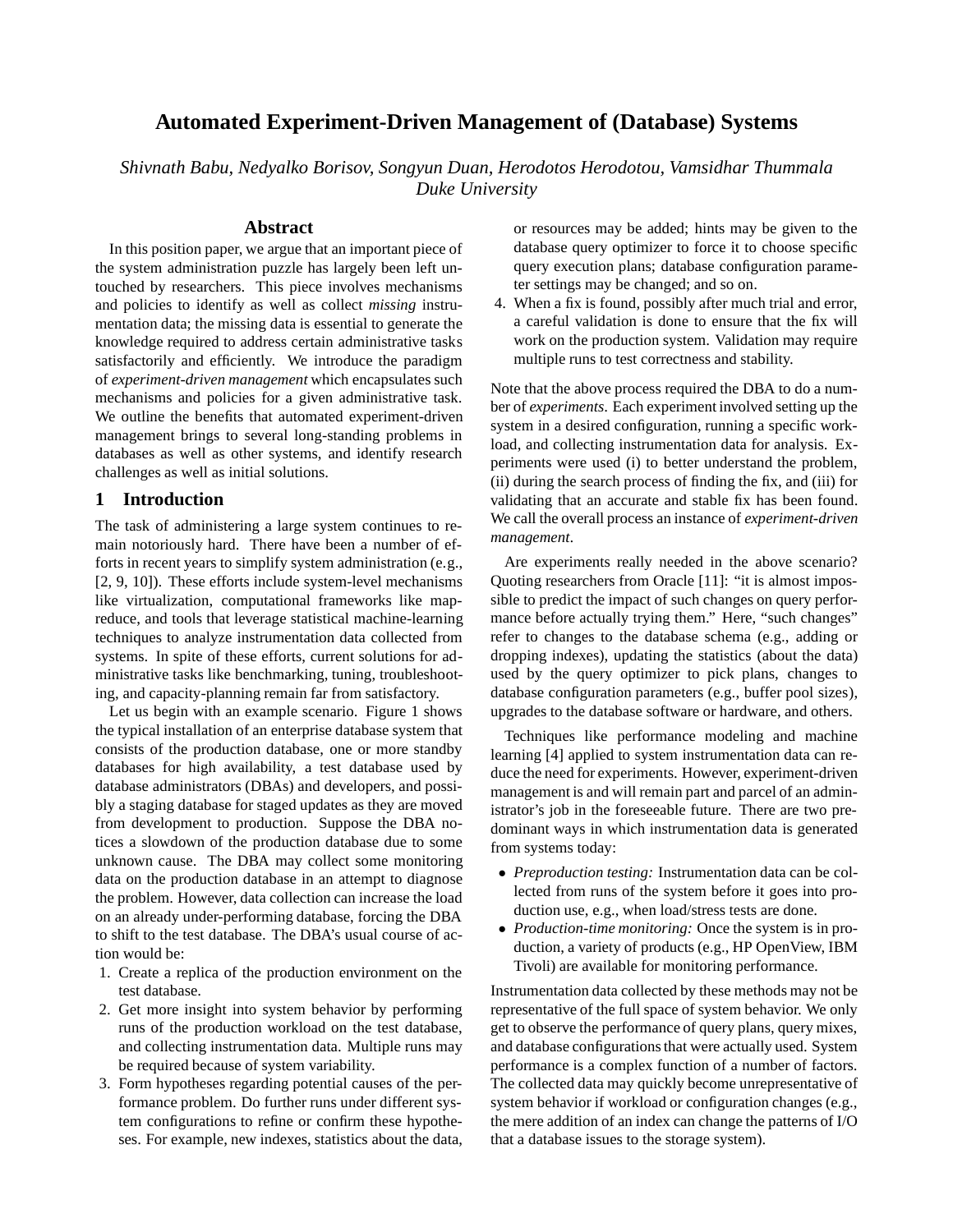

Figure 1: Production Database Sys-Figure 1: Production Database Sys-<br>tem (DBMS) in an enterprise Figure 2: Workbench for experiments<br>experiment-driven management

experiment-driven management

### **1.1 Contributions of this Position Paper**

- We observe that experiment-driven management is an essential part of system administration. The process is labor-intensive, and hence, expensive in terms of total cost of system ownership. This domain has largely been overlooked by researchers.
- Solutions that partially or fully automate experimentdriven management have the potential to solve longstanding problems in system management. We provide examples from our own work and the work of others.
- We envision experiments being supported as first-class citizens in database and general systems. We also envision an ecosystem of tools and a well-founded methodology (ideally, a science) that guides how experiments are designed and conducted. Towards this end, we identify research challenges and design principles that address: how experiments are set up, where/when are experiments run, and which experiments are done.
- We give a case study where automated experimentdriven management is applied to tune the large number of configuration parameters in a database system.

### **2 Role of Experiments in System Management**

We begin with a series of examples showing the critical role of experiments in many aspects of system administration.

**Benchmarking**: Researchers, developers, and administrators devote a lot of time and resources to running experiments as part of benchmarking. An important benchmarking activity is *response surface mapping (RSM)* [5, 7] which involves plotting system performance over a large space of workloads and/or system configurations. RSM is a powerful tool to evaluate design and cost tradeoffs, explore the interactions of workloads and system choices, and identify interesting points such as optima, crossover points, or the bounds of the effective operating range for design choices.

Figure 4 shows a response surface generated by running a TPC-H benchmark query in a PostgreSQL database for different settings of the *effective cache size* and *shared buffers* parameters. The value of *effective cache size* is used to determine the chances of a logical I/O hitting in the OS file cache; so its recommended setting is the size of the OS file cache. *shared buffers* is the size of PostgreSQL's primary buffer cache. Generating each point in Figure 4 can involve a number of experiments; so many hours to days of effort can go into generating such surfaces. In [7], we developed an automated feedback-driven controller that designs and conducts a series of experiments to approximate a response surface efficiently and with statistical rigor.

**Tuning configuration parameters**: Database, application, and storage servers ship with a large number of configuration parameters like buffer cache sizes, number of I/O daemons, and parameters input to the database query optimizer's cost model. Finding good settings for these parameters is a challenging task because of the complex ways in which parameter settings can affect performance [9]. One technique used by administrators to tune configuration parameters is to conduct a series of experiments where the value of one parameter is varied at a time. Such "oneparameter-at-a-time" techniques can have undesirable consequences when significant cross-parameter interactions exist. We will revisit this problem in Section 4.

**Query interactions:** A query  $Q_1$  that runs concurrently with another query  $Q_2$  in a database system can impact  $Q_2$ 's performance negatively or positively. The resource demands of  $Q_1$  and  $Q_2$  could interfere at physical resources like CPU, L1 or L2 cache, and I/O bandwidth, or at internal resources like latches, locks, and buffer caches. On the other hand,  $Q_1$  may benefit  $Q_2$  by reading data useful for  $Q_2$  into the buffer cache. Traditionally, such interactions were not modeled due to the complexity involved. Experiment-driven modeling—where selected query mixes are scheduled, and the collected data used to train statistical models—holds promise [1], even to scheduling map-reduce and scientific jobs [6].

**Testing and troubleshooting**: Experiments arise naturally in problem debugging and diagnosis. Automated helpdesks ask questions (e.g., did you try rebooting?) to cus-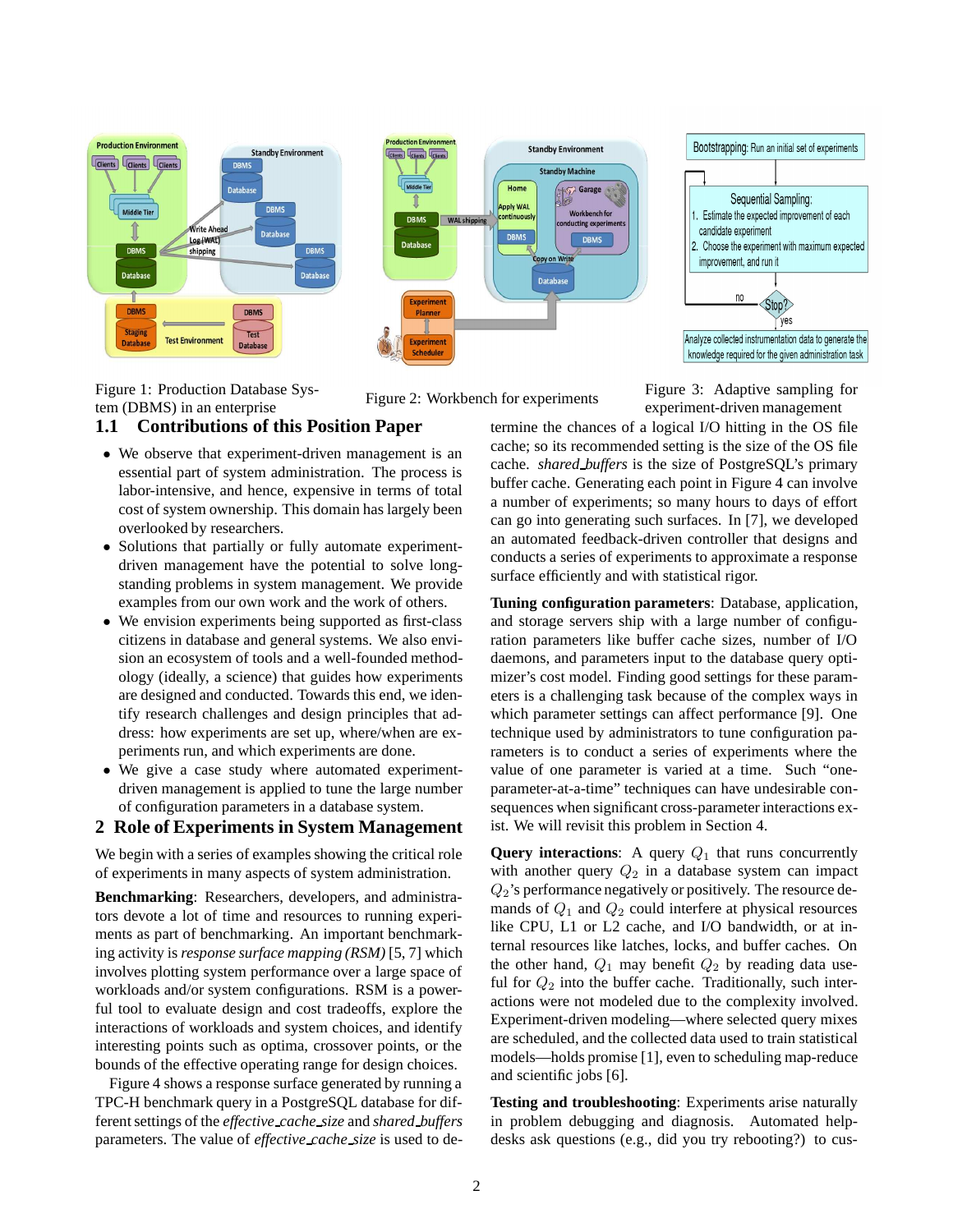

Figure 4: 2D projection of a response surface for TPC-H Query 18; Database size  $=$  4GB, Memory  $=$  1GB

tomers calling about service problems. These questions are generated dynamically based on current information. The answers may lead to more questions until there is enough information to diagnose the root cause. A similar approach has been advocated to diagnose system problems [4].

**Towards the elusive self-tuning database system**: When a performance problem arises in a self-tuning database system, there is a large arsenal of potential *fixes* to choose amongst—reallocating resources like CPU and memory, changing settings of configuration parameters like buffer cache sizes, changing the physical design like indexes, or running tasks like defragmentation and statistics gathering. It is nontrivial to pick the best fix, especially if the fix is some combination of the above fixes. To solve this problem, [10] argues that we need advanced mathematical or statistical models that can map the joint space of  $\langle$ *workload parameters,state from applying fixes* $\rangle$ to database performance metrics. More importantly, we need representative data to train and validate these models, and to maintain the models in the face of workload, resource, and configuration changes. Such data can only come from experiments!

## **3 Dissecting Experiment-driven Management**

Having shown the critical role of experiments in system administration, we now attempt to break experiment-driven management down to its component tasks; which helps in identifying challenges and initial solutions. For ease of presentation and concreteness, we will focus on experiments in database systems. However, the challenges and ideas are more generally applicable.

# **3.1 Setting Up an Experiment**

Consider the scenario from Section 1 where a DBA needs to conduct one or more experiments. Setting up these experiments is currently labor-intensive. Automating the tasks involved will be very useful, but it poses research challenges:

• *Ensuring representative workloads:* How do we find a representative workload to use in an experiment? For example, experiments for troubleshooting a deadlock may need a workload that preserves the fine-grained interleaving of transactions in the production workload. However, such a workload may be invalid for experiments in configuration parameter tuning because changing parameter settings may change the interleaving.

• *Ensuring representative data:* Should experiments be run on a full copy of the production data, or would (faster) experiments on a sample suffice (and if so, can the sample be picked automatically)?

# **3.2 Where and When to Run Experiments?**

Before the database goes into production use, experiments can be done on the production platform itself (Figure 1). If the database is already in production use and serving real users and applications, then experiments could be done on an offline test platform. These solutions are reasonable, but not sufficient because workloads may change and necessitate new experiments, or a test database platform may not exist. We will describe an initial solution that we have prototyped to address such concerns. This solution also serves to highlight the challenges that arise.

The guiding principle behind our solution is: exploit underutilized resources in the production environment for experiments, but never harm the production workload. The two salient features of our solution are:

- **Workbench:** Users designate which resources can be used for running experiments. All resources in Figure 1 are candidates; the production database is the default.
- **Policies:** A policy is specified with each resource that dictates when the resource can be used for experiments. A default policy associated with each resource in Figure 1 could be: "if the CPU, memory, and disk utilization of the resource for its *home use* is below 10% for the past 10 minutes, then the resource can be used for experiments." Home use denotes the regular (i.e., nonexperimental) use of the resource.

The design of the workbench is based on splitting the functionality of each resource into two: (i) *home use*, where the resource is used directly or indirectly to support the production workload, and (ii) *garage use*, where the resource is used to run experiments. We will describe this design for standby databases, and then generalize to other resources. All commercial databases support one or more hot standby databases whose home use is to keep up to date with the (primary) production database by applying redo logs shipped from the primary. If the primary fails, a standby will quickly take over as the new primary. Hence, standby databases run the same hardware and software as the production database. Standby databases usually have very low utilization since they only have to apply redo records.

Thus, the standby databases are a valuable and underutilized asset that can be used for on-demand experiments without impacting user-facing queries. However, their home use should not be affected, i.e., the recovery time on failure should not have any noticeable increase. We achieve this property using two *resource containers*: the home container for home use, and the garage container for running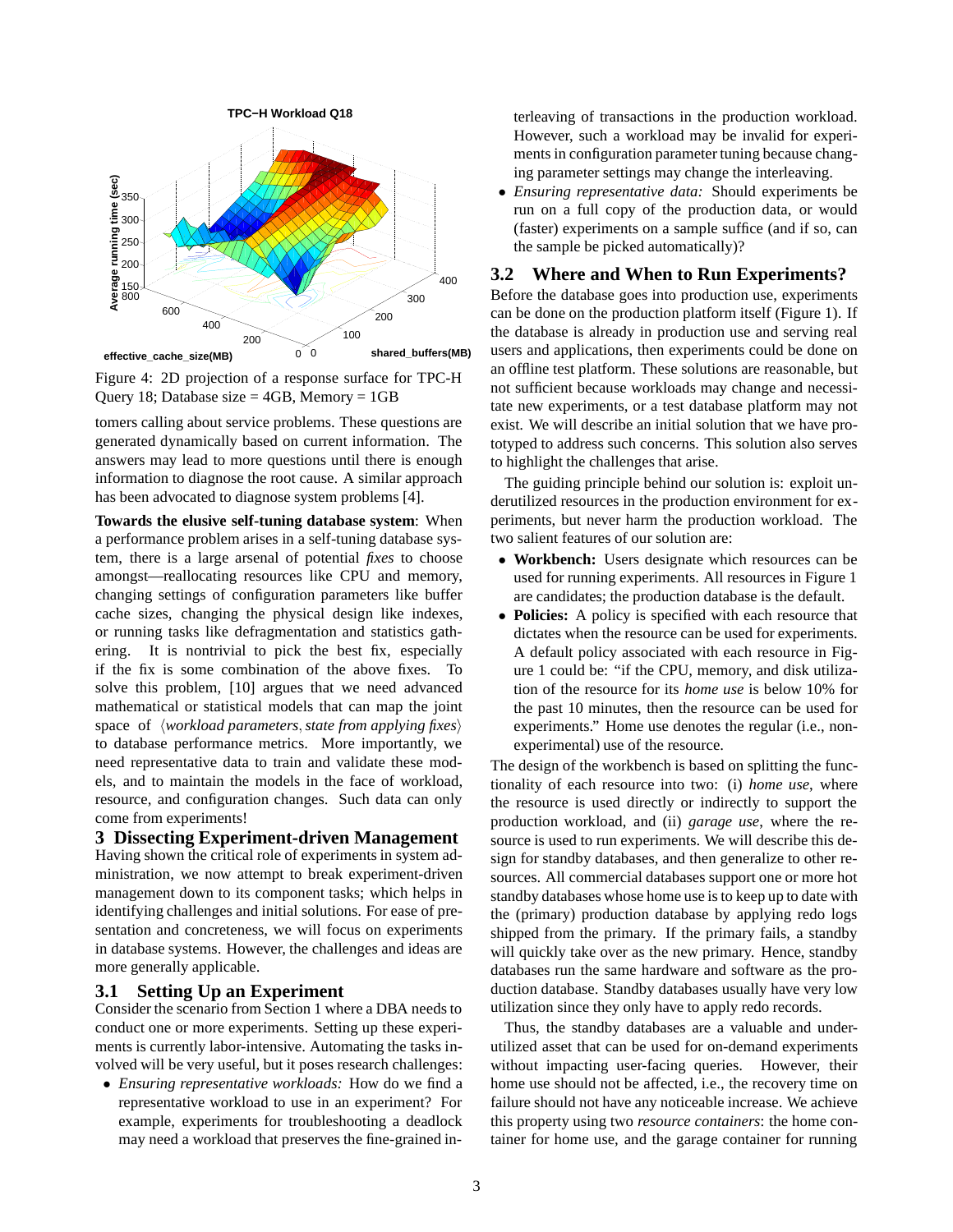experiments. Our current implementation of resource containers uses the *zones* feature in Solaris [8] which allows resources to be allocated dynamically to a zone, with isolation between different zones. Alternately, resource containers can be implemented using virtual machine technology.

The home container is always responsible for applying the redo log records. When the standby machine is not running experiments, the home container runs on it using all available resources; the garage lies idle. The garage is booted—similar to a machine booting, but much faster only when the policy kicks in and allows experiments to be scheduled on the standby machine. During an experiment, both the home and the garage containers will be active, with a partitioning of resources as determined by the experiment scheduler. Figure 2 provides an illustration. Both the home and the garage containers run a full and exactly the same copy of the database software. However, on booting, the garage is given a snapshot of the current data in the database. The garage's snapshot is logically separate from the home container's snapshot, but it is physically the same except for copy-on-write semantics. Our current implementation of snapshots and copy-on-write semantics leverages the *Zettabyte File System* [8], and is very efficient.

When experiments are completed or if the primary fails or there is a policy violation, the garage is halted immediately. All resources are then released to the home container continues to function as a pure standby or takes over as the primary as needed. Booting the garage (including snapshots and resource allocation) takes less than a minute; halting takes even less time. The whole process is so efficient that recovery time is not increased by more than a few seconds. While this description focused on the standby resource, the home/garage design applies to all other resources used by the workbench (including the production database).

Further details and an experimental evaluation are given in [3]. Our prototype exposes a number of challenges:

- What mechanisms should systems provide to simplify the task of running live experiments on production systems without affecting the user-facing workload?
- How can we avoid or filter out interference in measurements between the home and garage containers?
- How should policies be specified, e.g., at the resource level or through end-to-end service level agreements?
- Will the home/garage abstraction extend to experiments in large-scale systems, e.g., multi-tier services, systems distributed geographically, and network configuration?
- Can cloud computing—which provides cheap and elastic resources—be leveraged to run live experiments?

### **3.3 Which Experiments to Run?**

Given the infrastructure for conducting experiments before or during production use, let us now consider the question of which experiments to run. Sometimes the answer is easy, e.g., when we want to find the impact of a specific change like the addition of an index. However, the space of potential experiments for various management tasks is often large. Finding the best subset of experiments to do within a limited cost or time budget is nontrivial. While some general guiding principles exist, our experience suggests that good algorithms for experiment selection can differ on a case-by-case basis. Section 4 goes into the details of experiment selection for our case study.

# **4 Case Study: An Advisor for Tuning Database Configuration Parameters**

Our case study focuses on the problem of tuning the large number of configuration parameters like buffer pool sizes, number of I/O daemons, and parameters input to the query optimizer's cost model in database systems. Many database users face issues with the default settings, and resort to trailand-error tuning or rules-of-thumb specified by database experts [9]. Unfortunately, the behavior of modern database systems is too complex to be captured by static rules. The following observations can be made from Figure 4:

- This surface is complex and contains nonmonotonic and unexpected behavior (performance drops sharply as shared buffers goes above 15% of available memory).
- Rules-of-thumb settings for *shared buffers* and *effective cache size* are respectively 25% and 50% of available memory. Following these rules gives around 100% worse performance compared to a well-tuned setting.
- The performance impact of changing *effective cache size* depends on what *shared buffers* is set to; indicating an interaction between the two.

Given such complex behavior, experiments (which led to Figure 4) are a must for proper database tuning. Knowing the true response surface gives a lot of useful information:

- $Q_1$ : Which parameters impact performance the most?
- $Q_2$ : Which parameters display strong interactions that make "tune-one-parameter-at-a-time" efforts futile?
- $Q_3$ : What is a high-performance setting of the parameters?
- Q4: What are *robust* regions in the response surface where performance is both satisfactory and stable?

But, how can a tuning advisor generate such surfaces efficiently? Naively conducting experiments for all possible combinations of the parameters will not scale. For example, conducting all experiments for a 5-parameter space with 6 distinct settings per parameter and average run-time of 10 minutes per experiment takes 60 days!

The tuning advisor should aim to produce reasonablyaccurate results for  $Q_1$ - $Q_4$  while running as few experiments as possible. We outline a technique, called *Adaptive Sampling*, that can achieve this goal. Adaptive Sampling, illustrated in Figure 3, consists of two phases: *bootstrapping* and *sequential sampling*. Because of space constraints, the detailed technical description and empirical evaluation (with up to 30 configuration parameters) of Adaptive Sampling are provided in [3].

**Bootstrapping phase:** This phase gets Adaptive Sampling started by running an initial set of experiments. A simple technique is to pick the initial experiments randomly from